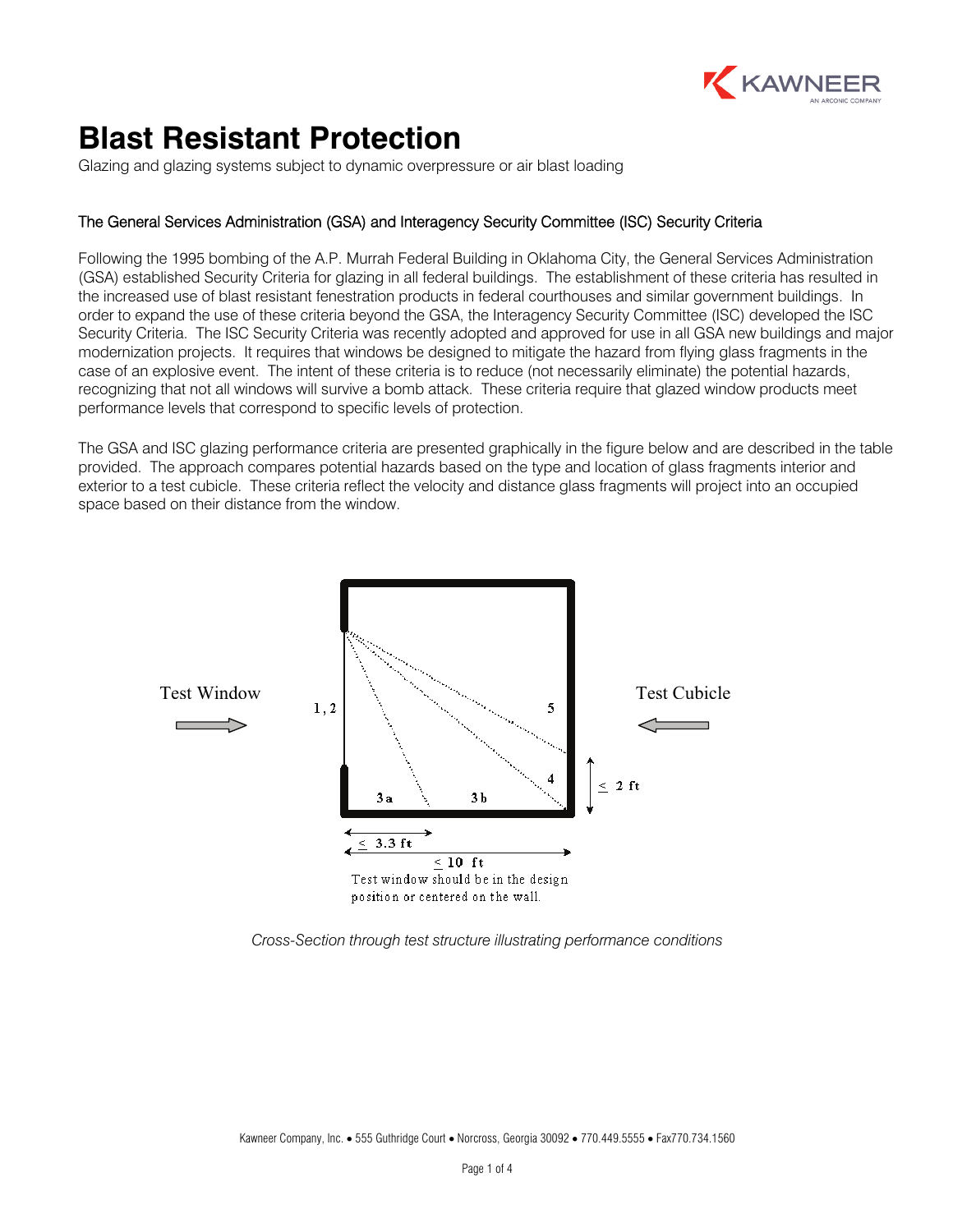

# GSA/ISC (continued)

| Performance Condition Protection Level |             | Hazard<br>Level | Description of Window Glazing Response                                                                                                                                                                                       |  |
|----------------------------------------|-------------|-----------------|------------------------------------------------------------------------------------------------------------------------------------------------------------------------------------------------------------------------------|--|
|                                        | Safe        | None            | Glazing does not break. No visible damage to glazing or frame                                                                                                                                                                |  |
| $\overline{c}$                         | Very High   | None            | Glazing cracks but is retained by the frame. Dusting or very small fragments near sill<br>or on floor acceptable.                                                                                                            |  |
| 3a                                     | <b>High</b> | Very Low        | Glazing cracks. Fragments enter space and land on floor no further than 3.3 ft. from<br>the window.                                                                                                                          |  |
| 3 <sub>b</sub>                         | <b>High</b> | Low             | Glazing cracks. Fragments enter space and land on floor no further than 10 ft. from<br>the window.                                                                                                                           |  |
| 4                                      | Medium      | Medium          | Glazing cracks. Fragments enter space and land on floor and impact a vertical<br>witness panel at a distance of no more than 10 ft. from the window at a height no<br>greater than 2 ft. above the floor.                    |  |
| 5                                      | Low         | High            | Glazing cracks and window system fails catastrophically. Fragments enter space<br>impacting a vertical witness panel at a distance of no more than 10 ft. from the<br>window at a height greater than 2 ft. above the floor. |  |

*GSA/ISC Glazing Protection Levels Based on Fragment Impact Locations*

### Additional military standards

In addition to the GSA and ISC criteria, blast resistance requirements are also called out in various military standards including:

- Navy Standard MIL-HDBK-1013, "Evaluation and Selection Analysis of Security Glazing for Protection Against Ballistic, Bomb and Forced Entry"
- Army Standard TM 5-853-3, "Security Engineering Final Design"
- x Department of Defense (DoD), "Department of Defense Antiterrorism Construction Standards"
- Department of Defense (DoD), "Unified Facilities Criteria (UFC) DoD Minimum Antiterrorism Standards for Buildings"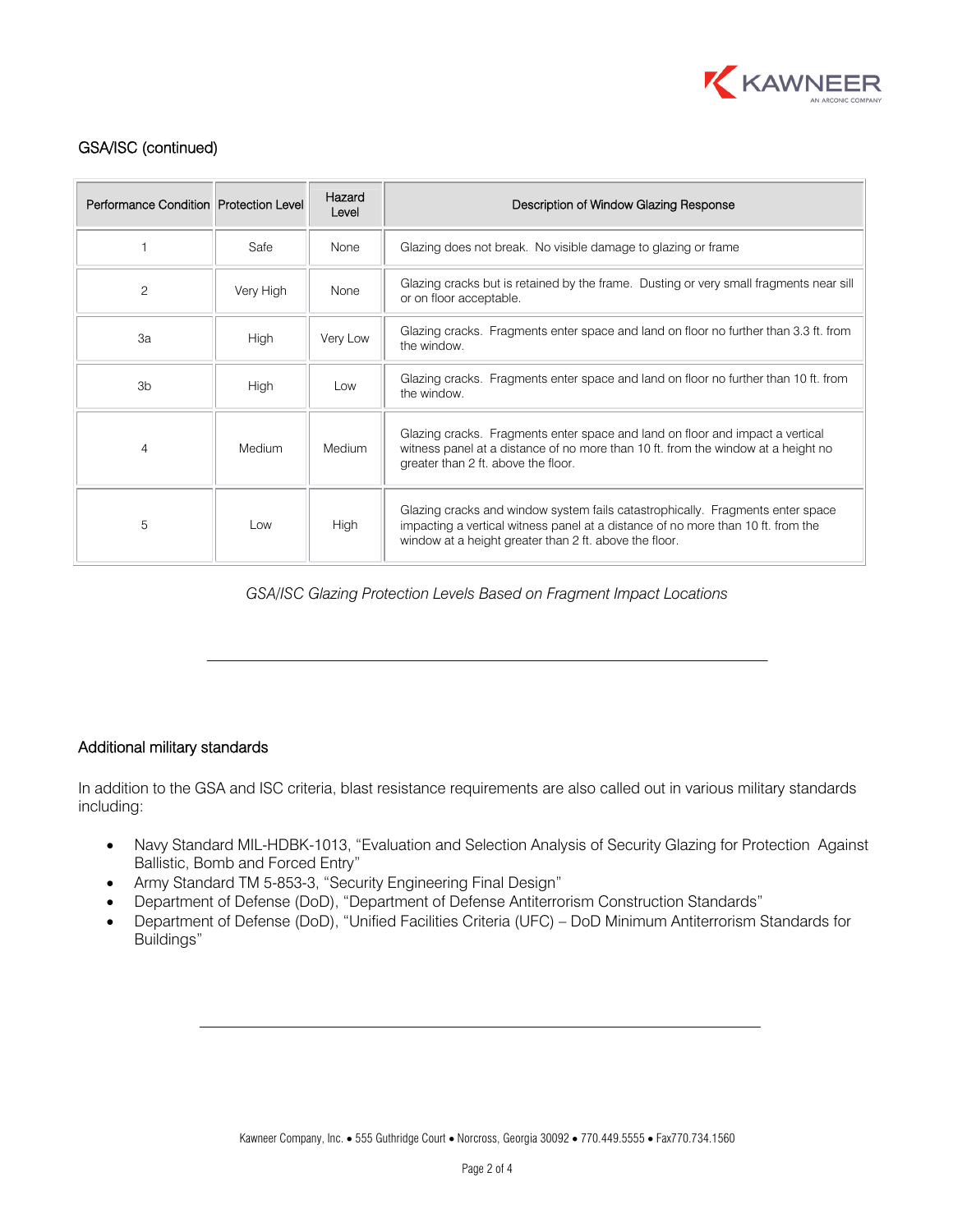

#### ASTM International Standards

ASTM International has developed ASTM F 1642-04 "Standard Test Method for Glazing and Glazing Systems Subject to Airblast Loading". Similar to the GSA/ISC performance criteria it too establishes a testing method that evaluates levels of protection. These criteria require that glazed window products meet performance levels that correspond to specific levels of protection.



*Cross-Section through witness area per ASTM 1642-04: Glazing and Glazing Systems Subject to Airblast Loading*

| <b>Hazard Rating</b> | Description                                                                                                                                                                                     | Fragments                                                                         |                                                                                                                                                          |  |
|----------------------|-------------------------------------------------------------------------------------------------------------------------------------------------------------------------------------------------|-----------------------------------------------------------------------------------|----------------------------------------------------------------------------------------------------------------------------------------------------------|--|
|                      |                                                                                                                                                                                                 | $1m$ to $3m$                                                                      | <b>Witness Panel</b>                                                                                                                                     |  |
| No Break             | Glazing is allowed to break and there is no<br>visible damage to the framing system.                                                                                                            | None                                                                              | None                                                                                                                                                     |  |
| No Hazard            | Glazing fractures but is fully retained in the<br>facility test frame or glazing system frame<br>and the rear surface is unbroken.                                                              | <b>None</b>                                                                       | None.                                                                                                                                                    |  |
| Minimal<br>Hazard    | Glazing fractures and the total length of<br>tears in the glazing plus the total length of<br>pullout from the edge of the frame is less<br>than 20 per cent of the glazing sight<br>perimeter. | $<$ 10 in. unified dimension                                                      | Three or less perforations from glazing<br>slivers and no fragment indents                                                                               |  |
| Very Low<br>Hazard   | Glazing fractures and is located within one<br>(1) meter of the original location.                                                                                                              | $<$ 10 in. unified dimension                                                      | Three or less perforations from glazing<br>slivers and no fragment indents                                                                               |  |
| Low Hazard           | Glazing fractures.                                                                                                                                                                              | Glazing fragments generally fall<br>between one (1) meter and<br>three (3) meters | < 10 perforations 50 cm below the bottom<br>of the specimen and none of the<br>perforations penetrate through the full<br>thickness of the witness panel |  |
| High Hazard          | Glazing fractures.                                                                                                                                                                              | One (1) meter and three (3)<br>meters                                             | > 10 perforations in the area of the witness<br>panel and one or more fragments penetrate<br>fully through the witness panel                             |  |

*ASTM 1642-04: Glazing and Glazing Systems Subject to Airblast Loadings Hazard Ratings* 

Kawneer Company, Inc. • 555 Guthridge Court • Norcross, Georgia 30092 • 770.449.5555 • Fax770.734.1560